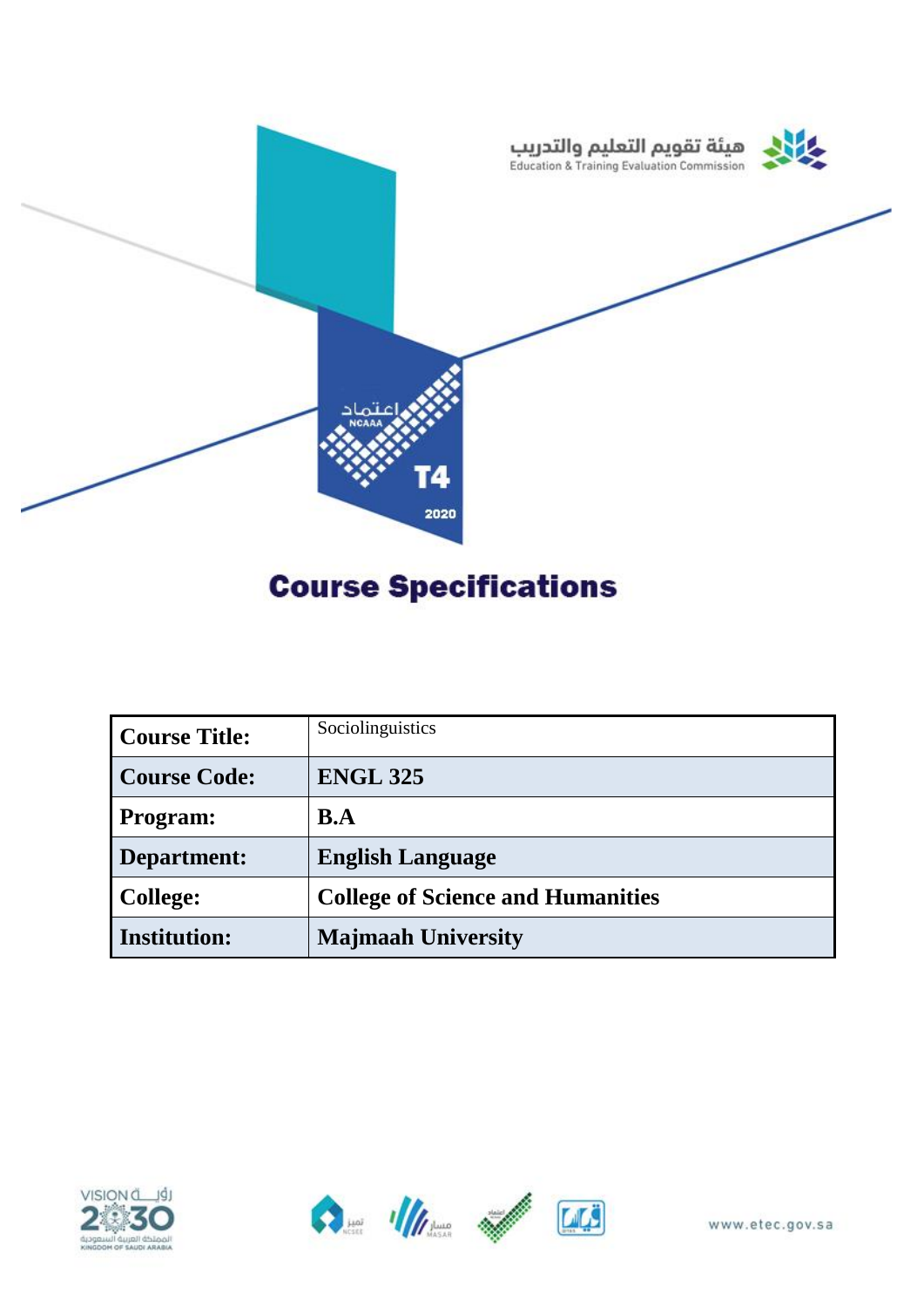# **Table of Contents**

| 1. Alignment of Course Learning Outcomes with Teaching Strategies and Assessment |  |
|----------------------------------------------------------------------------------|--|
|                                                                                  |  |
|                                                                                  |  |
|                                                                                  |  |
|                                                                                  |  |
|                                                                                  |  |
|                                                                                  |  |
|                                                                                  |  |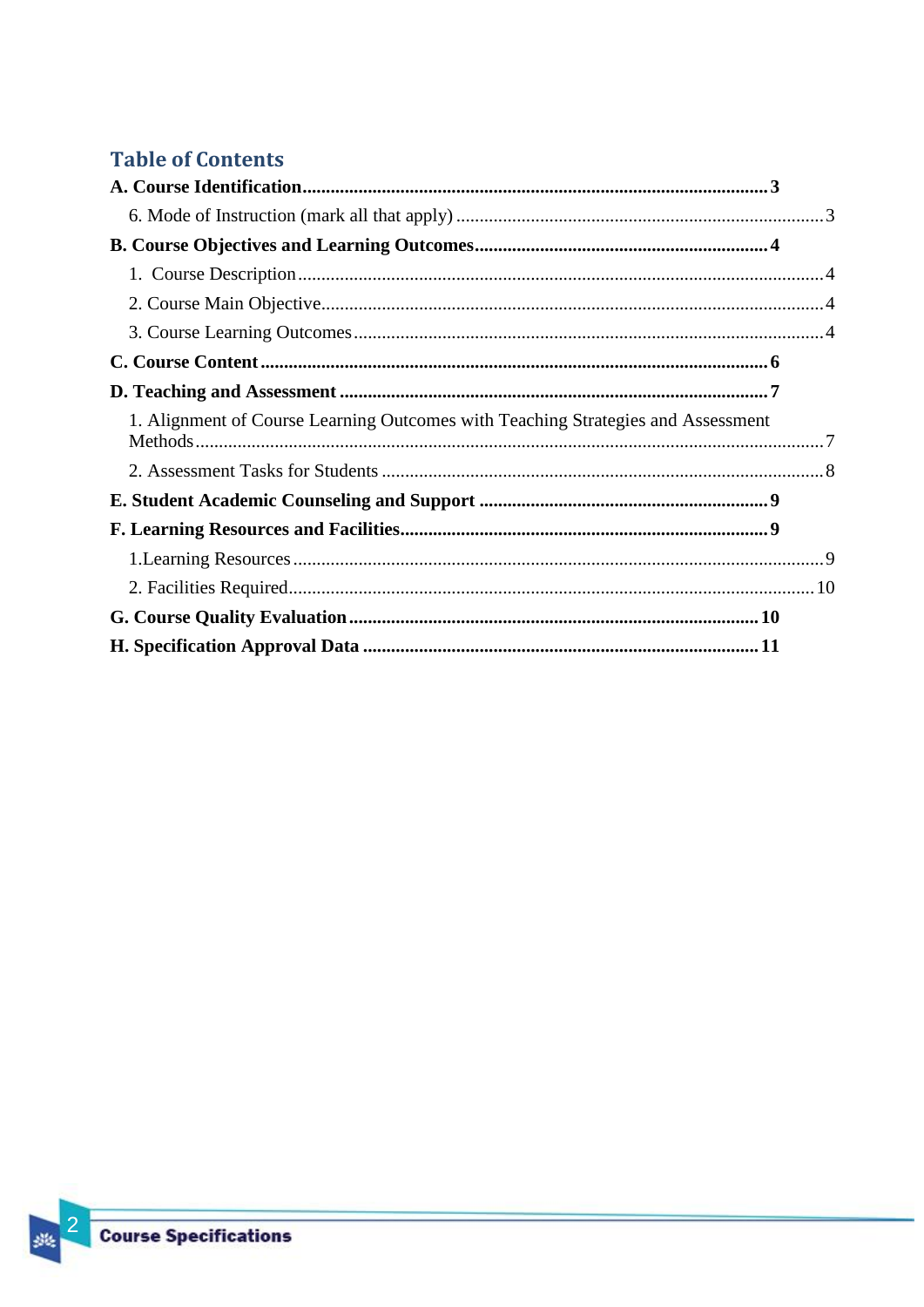# <span id="page-2-0"></span>**A. Course Identification**

| 1. Credit hours:                                                             |
|------------------------------------------------------------------------------|
| 3 hours                                                                      |
| 2. Course type                                                               |
| ∗<br>University<br>College<br>Department<br>Others<br>a.                     |
| ∗<br>b.<br>Required<br>Elective                                              |
| 3. Level/year at which this course is offered:<br>-7                         |
| 4. Pre-requisites for this course (if any): ENGL Introduction to Linguistics |
|                                                                              |
|                                                                              |
| 5. Co-requisites for this course (if any): None                              |
|                                                                              |
|                                                                              |

# <span id="page-2-1"></span>**6. Mode of Instruction** (mark all that apply)

| <b>Mode of Instruction</b>   | <b>Contact Hours</b> | <b>Percentage</b> |
|------------------------------|----------------------|-------------------|
| <b>Traditional classroom</b> |                      |                   |
| <b>Blended</b>               |                      |                   |
| <b>E-learning</b>            |                      |                   |
| <b>Distance learning</b>     |                      |                   |
| )ther                        |                      |                   |

## **7. Contact Hours** (based on academic semester)

| <b>Activity</b>         | <b>Contact Hours</b> |
|-------------------------|----------------------|
| Lecture                 |                      |
| Laboratory/Studio       |                      |
| <b>Tutorial</b>         |                      |
| <b>Others</b> (specify) |                      |
| <b>Total</b>            |                      |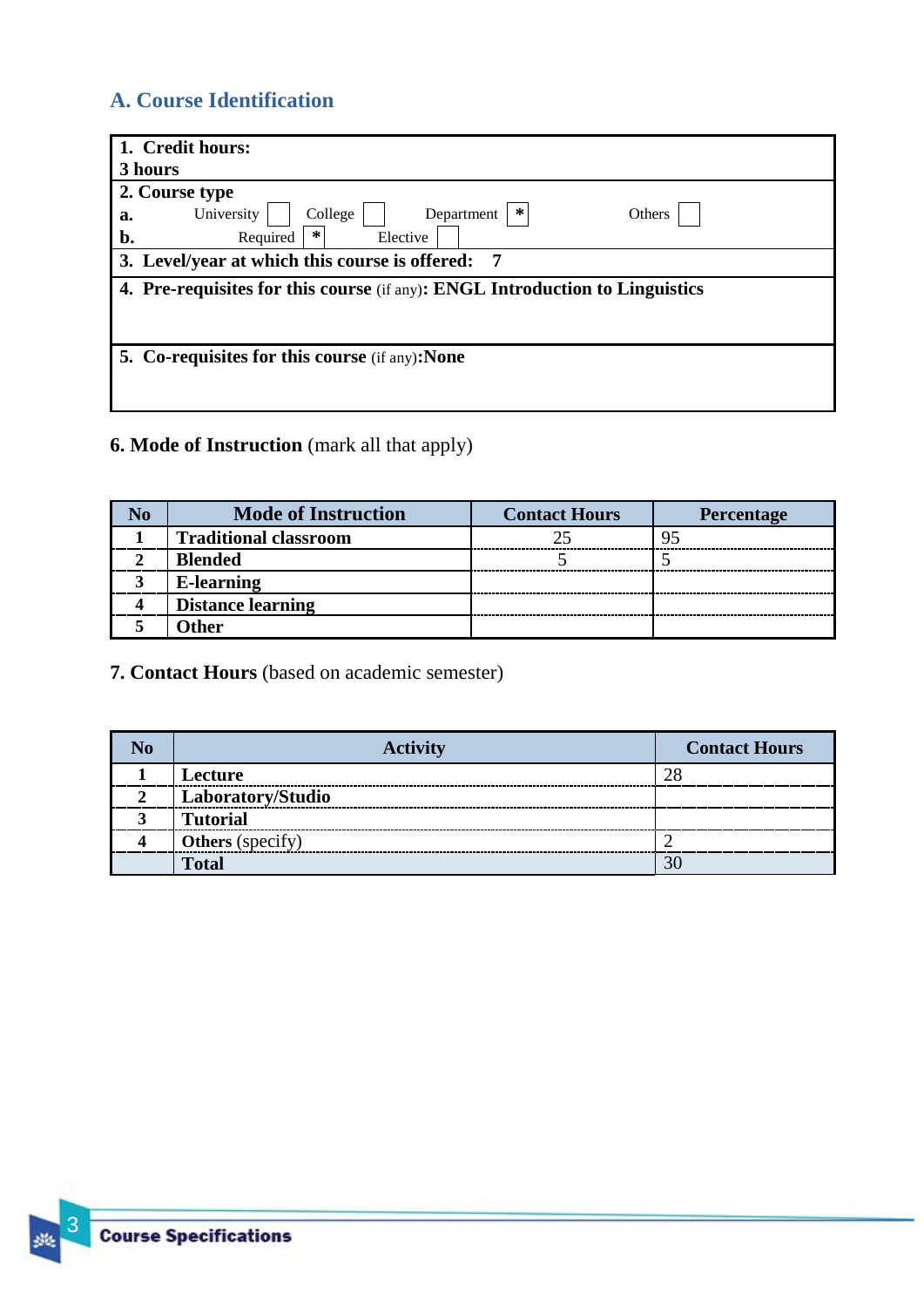#### <span id="page-3-0"></span>**B. Course Objectives and Learning Outcomes**

## <span id="page-3-1"></span>**1. Course Description**

Sociolinguistics is an interdisciplinary branch of linguistics which deals with all aspects of the interrelationships between language and society. As such, it shares several boundaries with neighboring fields such as Discourse Analysis, Pragmatics, Sociology, Anthropology, etc. Although there is a lot of interrelations and overlaps, each of these sub-disciplines, has its own interests and perspectives. This course aims to acquaint students with the central theories, approaches, ideas, terms and methods of Sociolinguistics. Among the many topics that could be covered in this course are: language variation, dialect, sociolect, idiolect, jargon/ argot, taboo and euphemism, pidgins and creoles, code-choice and code –switching, speech acts, addressing, politeness. In addition it will include common sociolinguistics issues such as : language and gender, language and thought / culture, language and politics, ethnicity, power and ideology , Discourse Practices/Orders , and some particular Conversational Analysis issues.

New trends in sociolinguistics should also be addressed in the course ( e.g. the role of technology in current sociolinguistic research, Community of Practice, etc.).

<span id="page-3-2"></span>**2. Course Main Objective:** What is the main purpose for this course?

## By the end of the course, students are expected to:

Define and state basic concepts, ideas, methods and practices in the domain of sociolinguistics.

Discuss the interrelationships of language and social phenomena and practices.

Discuss the interfaces between Sociolinguistics and the neighboring subfields such as: Pragmatics, and Discourse Analysis.

Compare and contrast: Language and Dialect, Dialect and Accent, Standard and non-Standard, Pidgin and Creole, Idiolect and Sociolect, etc.

Introduce students to a range of theoretical and critical approaches in relation to the study of Sociolinguistics

Develop critical skills in reading, analyzing, and writing about Sociolinguistics

Review the complexity of the relationship between: Language and Culture, Language and Thought, etc.

Discuss code-choice and code-switching noting their various social representations and implications.

Outline key features of Bi/Multilingualism.

Write a good research project or paper on any of the issues studied in the course.

#### <span id="page-3-3"></span>**3. Course Learning Outcomes**

4. Course Learning Outcomes in NQF Domains of Learning and Alignment with Assessment Methods and Teaching Strategy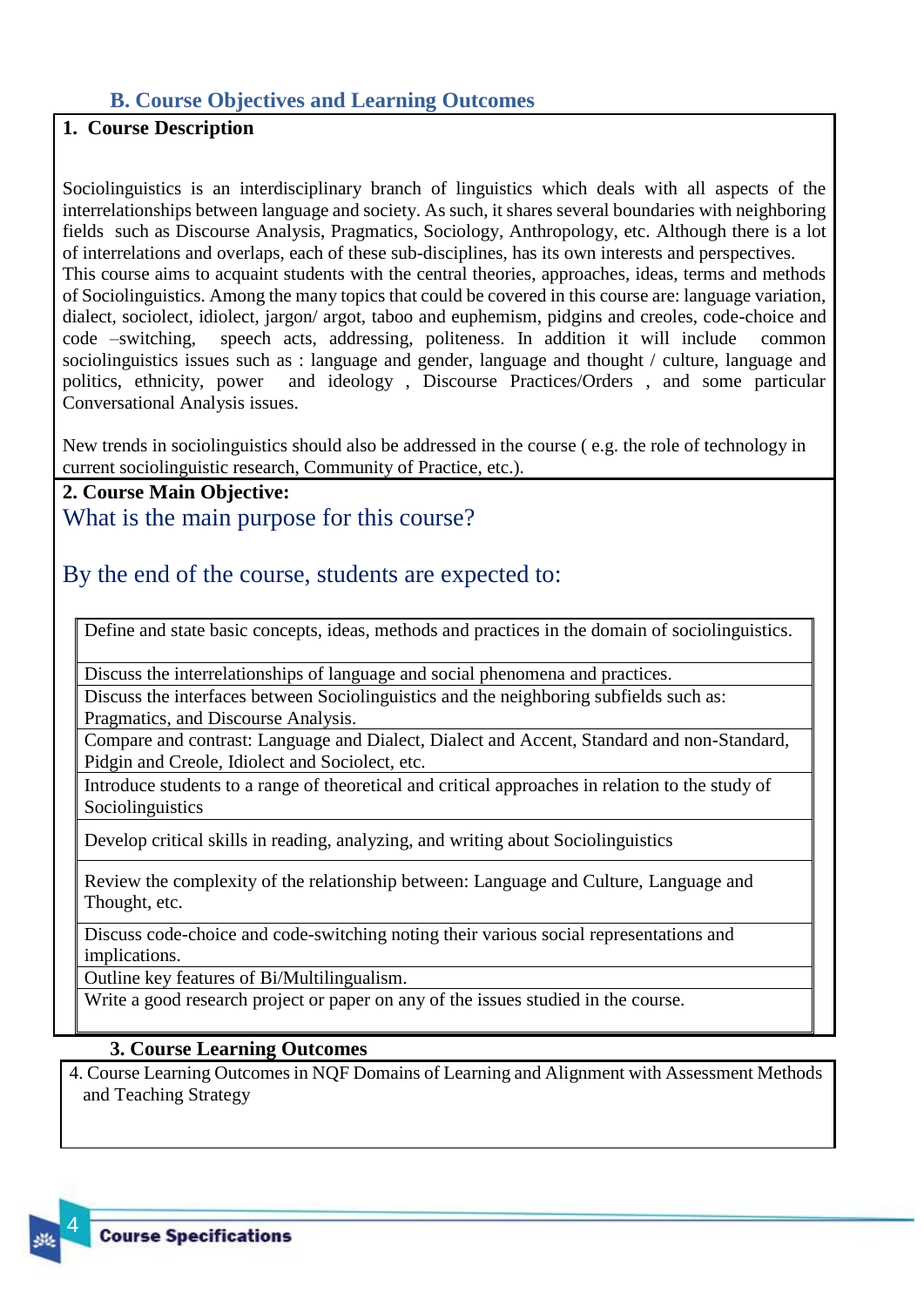#### **On the table below are the five NQF Learning Domains, numbered in the left column.**

**First**, insert the suitable and measurable course learning outcomes required in the appropriate learning domains (see suggestions below the table). **Second**, insert supporting teaching strategies that fit and align with the assessment methods and intended learning outcomes. **Third**, insert appropriate assessment methods that accurately measure and evaluate the learning outcome. Each course learning outcomes, assessment method, and teaching strategy ought to reasonably fit and flow together as an integrated learning and teaching process. (Courses are not required to include learning outcomes from each domain.)

|                | <b>CLOs</b>                                                               | <b>Aligned</b><br><b>PLOs</b> |
|----------------|---------------------------------------------------------------------------|-------------------------------|
| 1              | <b>Knowledge and Understanding</b>                                        |                               |
| 1.1            | Memorize key concepts, ideas and terms related to Sociolinguistics        | K1                            |
| $\overline{2}$ | Review the complexity of the relationship between: Language and           |                               |
|                | Culture, Language and Thought, etc.                                       |                               |
|                |                                                                           |                               |
|                | Showing the differences between Speech Communities, Discourse             |                               |
| 3              | Communities and Communities of practice.                                  |                               |
| $\overline{2}$ | <b>Skills:</b>                                                            |                               |
| 2.1            | 3. Familiarizing students with the main concepts of sociolinguistics      | S <sub>1</sub>                |
|                | such as societal multilingualism, diglossia, language attitudes and       |                               |
|                | language maintenance and shift.                                           |                               |
| 2.2            |                                                                           | S <sub>2</sub>                |
|                | Distinguish between: Language and Dialect; Dialect and Accent;            |                               |
|                | Standard and non-Standard; Pidgin and Creole; Idiolect and Sociolect;     |                               |
|                | Metaphorical and Situational Code-switching, etc.                         |                               |
| 2.3            | Discuss some sociolinguistic issues such as: Diglossia, Code-choice       | S <sub>1</sub>                |
|                | and Code-switching.                                                       |                               |
| 2.4.           | Familiarizing students with the main concepts of sociolinguistics such as |                               |
|                | societal multilingualism, diglossia, language attitudes and language      |                               |
|                | maintenance and shift.                                                    |                               |
|                |                                                                           |                               |
|                |                                                                           |                               |
|                |                                                                           |                               |
| $\overline{3}$ | <b>Values:</b>                                                            |                               |
| 3.1            | independently using knowledge of sociolinguistics.                        | C <sub>2</sub>                |
| 3.2            | Exhibit ability to communicate effectively utilizing sociolinguistic      |                               |
|                | knowledge (e.g. knowing how conversation works, the significance of       |                               |
|                | code-switching, role of multilingualism, etc.).                           |                               |
|                |                                                                           |                               |
| 3.3            | Demonstrate good time management (e.g. meeting deadlines for              |                               |
|                | assignments and projects).                                                |                               |
| 3              | Developing and enhancing general computer and internet skills in          |                               |
|                | the context of Sociolinguistics.                                          |                               |
|                |                                                                           |                               |
|                | Use social media (WhatsApp/Twitter) to discuss issues related to          |                               |
|                | Sociolinguistics.                                                         |                               |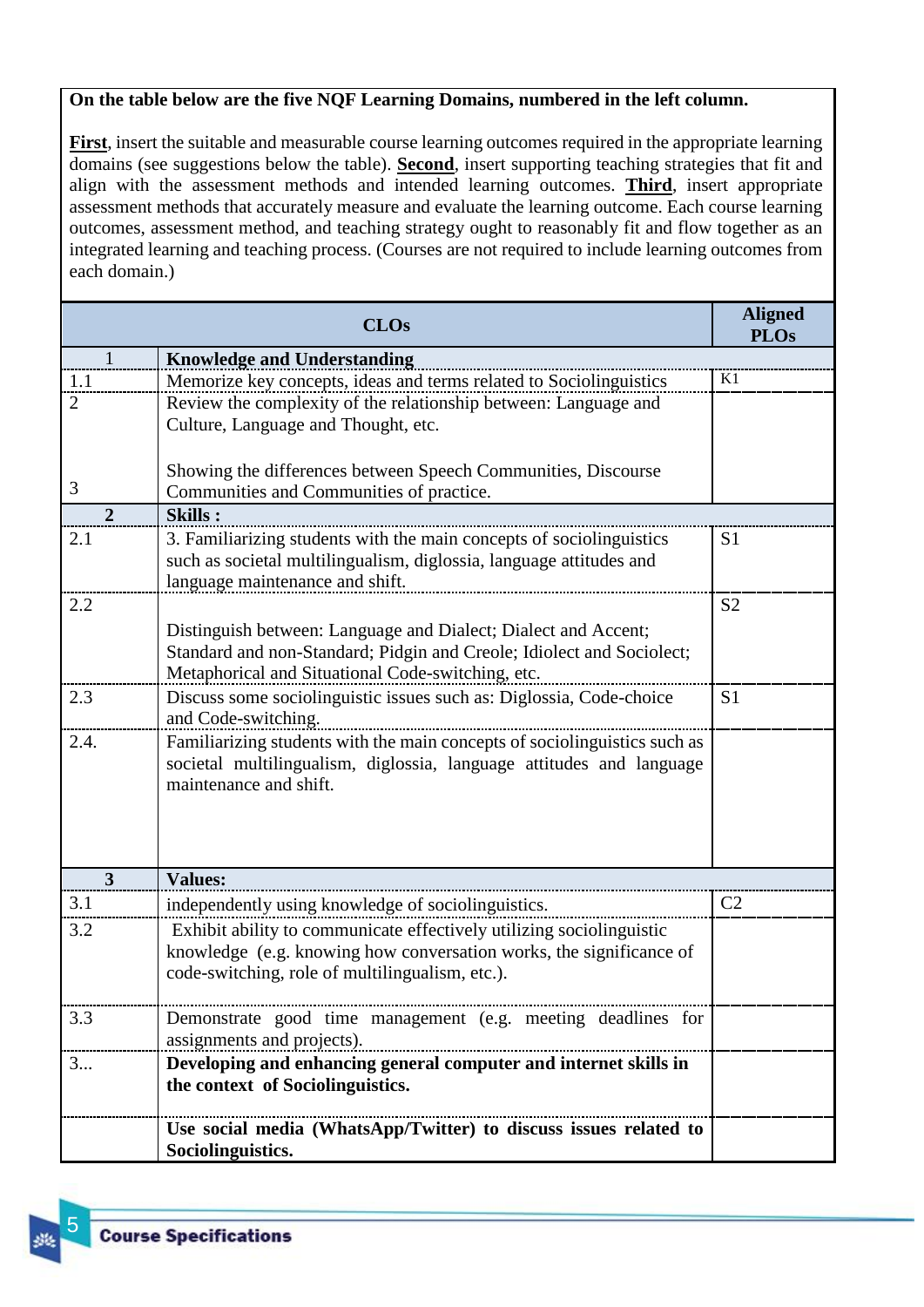# <span id="page-5-0"></span>**C. Course Content**

| N <sub>0</sub> | <b>List of Topics</b>                                                                                                                                                                                                |                | contact Hours  |  |
|----------------|----------------------------------------------------------------------------------------------------------------------------------------------------------------------------------------------------------------------|----------------|----------------|--|
|                | Introductory lecture and Course                                                                                                                                                                                      | $\mathbf{1}$   | 3              |  |
|                | <i><u><b>Orientation</b></u></i>                                                                                                                                                                                     |                |                |  |
|                | Definition of Sociolinguistics and the                                                                                                                                                                               | 1              | 3              |  |
|                | Sociology of Language.                                                                                                                                                                                               |                |                |  |
|                | Language Variation<br>Language Varieties,, Language vs. Dialect,<br>Idiolect vs. Sociolect, Jargon, Diglossia,<br>etc.                                                                                               | 1              | $\overline{3}$ |  |
|                | Standardization                                                                                                                                                                                                      |                |                |  |
|                | Language and Gender                                                                                                                                                                                                  | 1              | 3              |  |
|                | Ethnography of Speaking, Accommodation<br>and Domain                                                                                                                                                                 | $\mathbf{1}$   | 3              |  |
|                | Choosing a Code: Diglossia and Code<br>switching<br><b>Restricted and Elaborated Codes</b><br>Language-crossing                                                                                                      | $\mathbf{1}$   | 3              |  |
|                | Conversation Analysis (CA)<br>(turn-taking, topic formation, topic<br>maintaining and shift, interruptions, etc.).                                                                                                   | 1              | 3              |  |
|                | Language and Bias: Power and Ideology                                                                                                                                                                                | $\mathbf{1}$   | 3              |  |
|                | Language Contact: Bilingualism,<br>Multilingualism and Language Policy:<br>Multilingualism and Multiculturalism;<br>Language Maintenance and Shift; language<br>Death – Language Rights; and Pidgins and<br>Creoles. | 1              | 3              |  |
|                | Language and Bias: Power and Ideology                                                                                                                                                                                | 1              | $\overline{3}$ |  |
|                | Speech Community and Discourse<br>Community<br><b>Community of Practice</b>                                                                                                                                          | $\mathbf{1}$   | $\overline{3}$ |  |
|                | Language Policy and Planning                                                                                                                                                                                         | $\mathbf{1}$   | $\overline{3}$ |  |
|                | <b>Project Presentation and Discussion</b><br>(students divided into groups and required<br>to conduct a term project on<br>Sociolinguistics; including a presentation<br>and report)                                | $\mathbf{1}$   | 3              |  |
|                | Revisions, Midterm and Final Exam                                                                                                                                                                                    | $\overline{2}$ | 6              |  |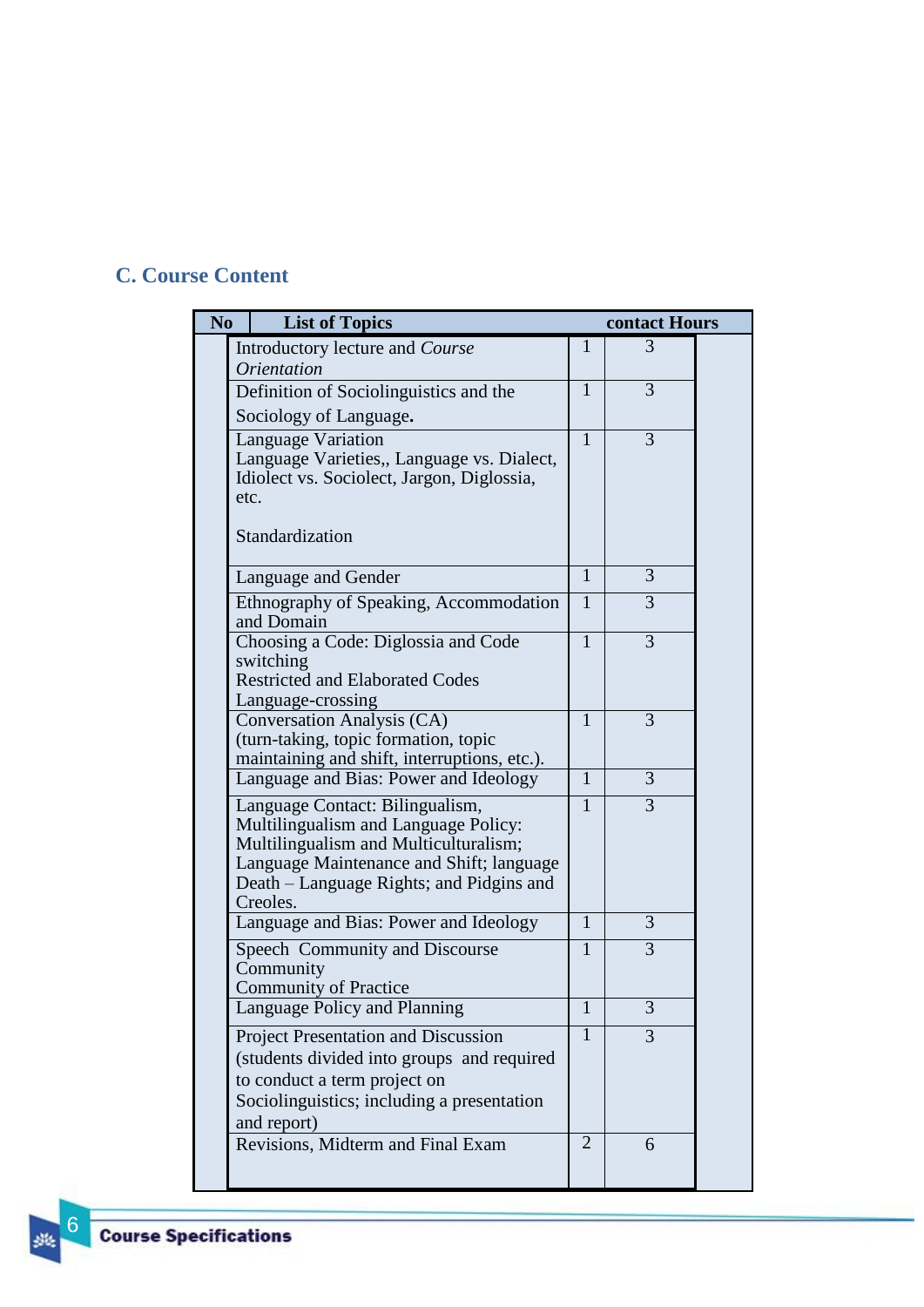

# <span id="page-6-0"></span>**D. Teaching and Assessment**

<span id="page-6-1"></span>**1. Alignment of Course Learning Outcomes with Teaching Strategies and Assessment Methods**

| Code | <b>Course Learning Outcomes</b>                                                                           | <b>Teaching Strategies</b> | <b>Assessment Methods</b>                  |
|------|-----------------------------------------------------------------------------------------------------------|----------------------------|--------------------------------------------|
| 1.0  | <b>Knowledge and Understanding</b>                                                                        |                            |                                            |
| 1.1  | Review the complexity of the<br>relationship between: Language and<br>Culture, Language and Thought, etc. | Lectures                   | Mid and final exam/<br>Class-participation |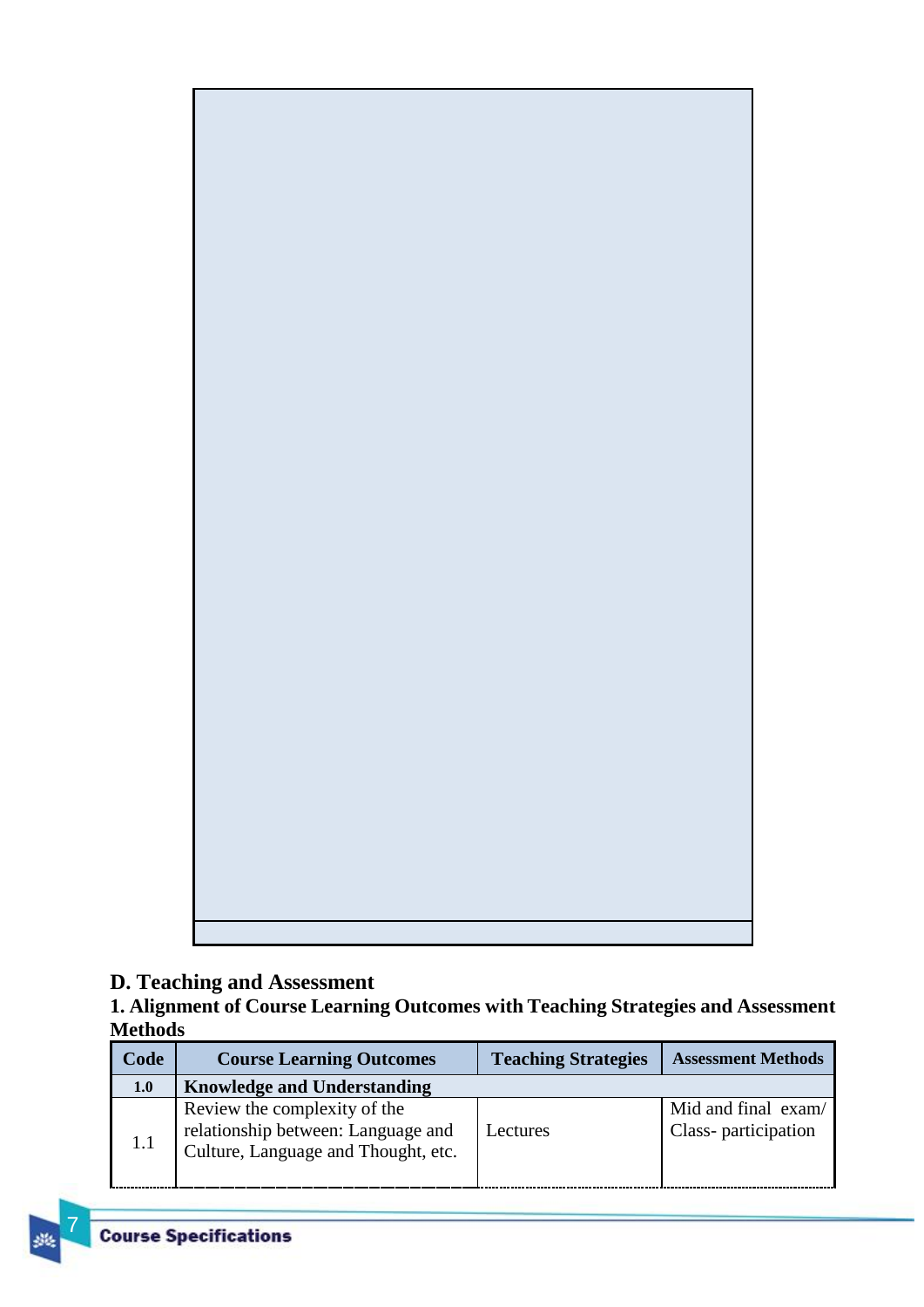| Code | <b>Course Learning Outcomes</b>                                                                                                                                                                    | <b>Teaching Strategies</b> | <b>Assessment Methods</b>                                                                                                            |
|------|----------------------------------------------------------------------------------------------------------------------------------------------------------------------------------------------------|----------------------------|--------------------------------------------------------------------------------------------------------------------------------------|
|      | Showing the differences between<br>Speech Communities, Discourse<br>Communities and Communities of<br>practice.                                                                                    |                            |                                                                                                                                      |
| 1.2  | Familiarizing students with the main<br>concepts of sociolinguistics such as<br>societal multilingualism, diglossia,<br>language attitudes and language<br>maintenance and shift.                  | Lectures                   | Mid and final exam/<br>Class-participation                                                                                           |
| 1.3  | Distinguish between: Language and<br>Dialect; Dialect and Accent; Standard<br>and non-Standard; Pidgin and Creole;<br>Idiolect and Sociolect; Metaphorical<br>and Situational Code-switching, etc. | Lectures                   | Quizzes<br>Exams                                                                                                                     |
| 2.0  | <b>Skills</b>                                                                                                                                                                                      |                            |                                                                                                                                      |
| 2.1  | Discuss some sociolinguistic issues<br>such as: Diglossia, Code-choice and<br>Code-switching.                                                                                                      | Lectures                   | Mid and final<br>exams, Assignment                                                                                                   |
| 2.2  | Familiarizing students with the main<br>concepts of sociolinguistics such as<br>societal multilingualism,<br>diglossia,<br>attitudes and<br>language<br>language<br>maintenance and shift.         | Lectures                   | Mid and final<br>exams, Assignment                                                                                                   |
| 2.3  | independently using knowledge of<br>sociolinguistics                                                                                                                                               | Lectures                   | Exams                                                                                                                                |
| 3.0  | <b>Values</b>                                                                                                                                                                                      |                            |                                                                                                                                      |
| 3.1  | To participate in class discussion                                                                                                                                                                 | Lectures                   | Performance on<br>quizzes, mid-term<br>test and final written<br>exam shows how<br>students recall and<br>synthesize<br>information; |
| 3.2  | To develop cross-cultural tolerance                                                                                                                                                                | Discussions                | <b>Class Participation</b>                                                                                                           |
|      |                                                                                                                                                                                                    |                            |                                                                                                                                      |

# <span id="page-7-0"></span>**2. Assessment Tasks for Students**

| #                | Assessment task* | <b>Week Due</b> | <b>Percentage of Total</b><br><b>Assessment Score</b> |
|------------------|------------------|-----------------|-------------------------------------------------------|
|                  | 1 Mid Term       |                 |                                                       |
| $\overline{2}$   | Presentations    | 14              |                                                       |
| $\boldsymbol{3}$ | Ouiz             |                 |                                                       |
| $\boldsymbol{4}$ | Assignments      | All along       |                                                       |
| 5                |                  |                 |                                                       |
| - 6              |                  |                 |                                                       |
| 7                | Final exam       | End<br>off      |                                                       |
|                  |                  | term            |                                                       |
| 8                |                  |                 |                                                       |

3K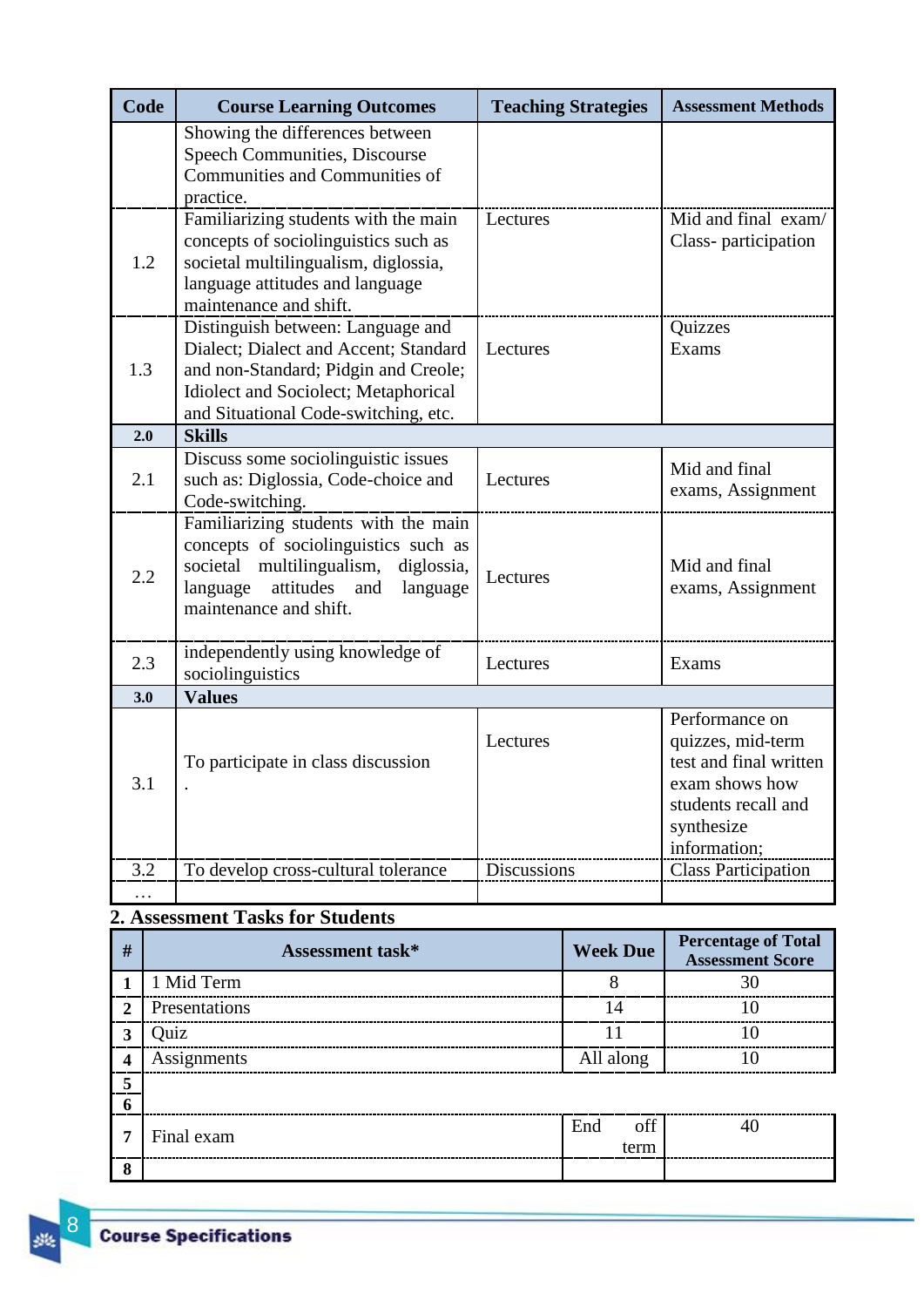**\*Assessment task** (i.e., written test, oral test, oral presentation, group project, essay, etc.)

## <span id="page-8-0"></span>**E. Student Academic Counseling and Support**

. Arrangements for availability of faculty and teaching staff for individual student consultations and academic advice. (include amount of time teaching staff are expected to be available each week)

Students are provided with weekly advice hours during which students raise their awareness about lectures, homework, website material, etc. Particular attention is given to weak students with learning difficulties to help them progress and catch up with the other students.

# <span id="page-8-1"></span>**F. Learning Resources and Facilities**

#### <span id="page-8-2"></span>**1.Learning Resources**

| <b>Required Textbooks</b>                       | Wardaugh, R. (2004). An Introduction to<br>Sociolinguistics. Oxford: Blackwell.<br>Spolsky, B. (2010). Sociolinguistics. Oxford:<br><b>Oxford University Press.</b><br>A set of materials collated and adapted from<br>various sources (both printed and digital<br>materials).                                                                                                                                                                                                                                                                                               |
|-------------------------------------------------|-------------------------------------------------------------------------------------------------------------------------------------------------------------------------------------------------------------------------------------------------------------------------------------------------------------------------------------------------------------------------------------------------------------------------------------------------------------------------------------------------------------------------------------------------------------------------------|
| <b>Essential References</b><br><b>Materials</b> | Bernstein, Basil. (1971). Class, Codes and Control (5 vols.). London:<br>Routledge.<br>Hudson, R.H. (2012). Sociolinguistics. Cambridge: Cambridge<br>University Press (online edition).<br>Kramsch, Claire. (2003). Language and Culture. Oxford: Oxford<br>University Press.<br>Labov, William. (1972). Language in the Inner City. Blackwell.<br>Mesthrie, Rajend. (2019). The Cambridge Handbook of<br>Sociolinguistics. Cambridge: Cambridge University Press.<br>Rampton, Ben. (1995). Language Crossing: Language and Ethnicity<br>among Adolescents. London: Longman. |
| <b>Electronic Materials</b>                     | 3. List Electronic Materials, Web Sites, Facebook, Twitter, etc.<br>WWW. sociolinguistics.EDU.<br><b>D2L Material</b>                                                                                                                                                                                                                                                                                                                                                                                                                                                         |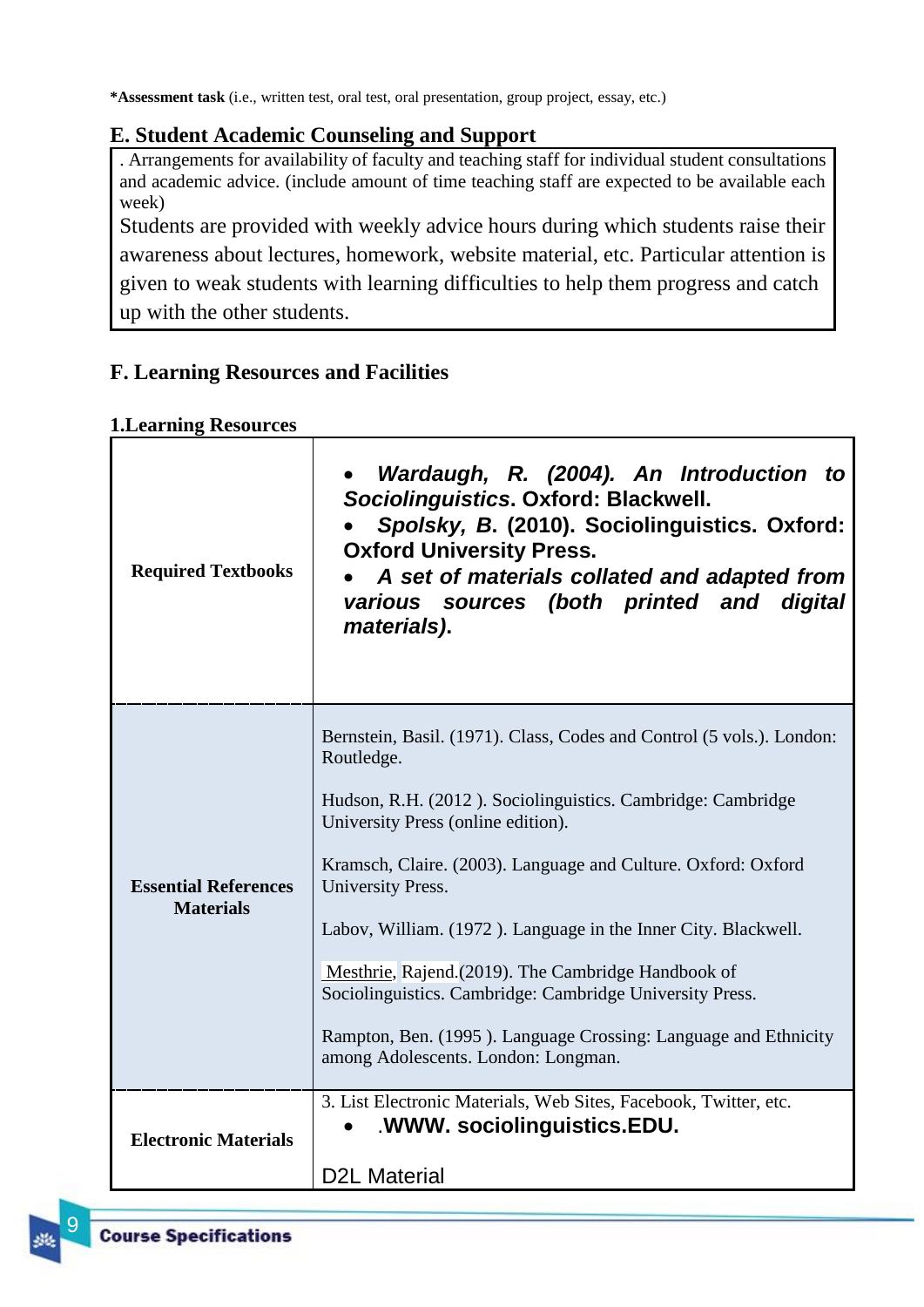| <b>Other Learning</b><br><b>Materials</b> | 1. Other learning material such as computer-based programs/CD,<br>professional standards or regulations and software.<br>http://sdl.edu.sa/SDLPortal/AR/Publishers.aspx |
|-------------------------------------------|-------------------------------------------------------------------------------------------------------------------------------------------------------------------------|

### <span id="page-9-0"></span>**2. Facilities Required**

Indicate requirements for the course including size of classrooms and laboratories (i.e. number of seats in classrooms and laboratories, extent of computer access, etc.)

- Class room with at least 24 seats
- Library

1. Accommodation (Classrooms, laboratories, demonstration rooms/labs, etc.)

- 1. Class room with at least 24 seats
- 2. Library

2. Technology resources (AV, data show, Smart Board, software, etc.)

- 3. Data show
- 4. Internet access

# <span id="page-9-1"></span>**G. Course Quality Evaluation**

- 1. Strategies for Obtaining Student Feedback on Effectiveness of Teaching
- 2. Midterm evaluation feedback form to increase instructor's awareness of the weak

and strong points of the class.

3. At the end of every course, the Registration Department of the university conducts survey. Students are required to fill out a form containing questions about the effectiveness of the course in general and about the effectiveness of the teacher in particular.

4.

2. Other Strategies for Evaluation of Teaching by the Instructor or by the Department

 Within the semester activities, students are frequently interrogated about the effectiveness of teachers and the courses they teach by the Chairman of the Department and the English Language Coordinator.